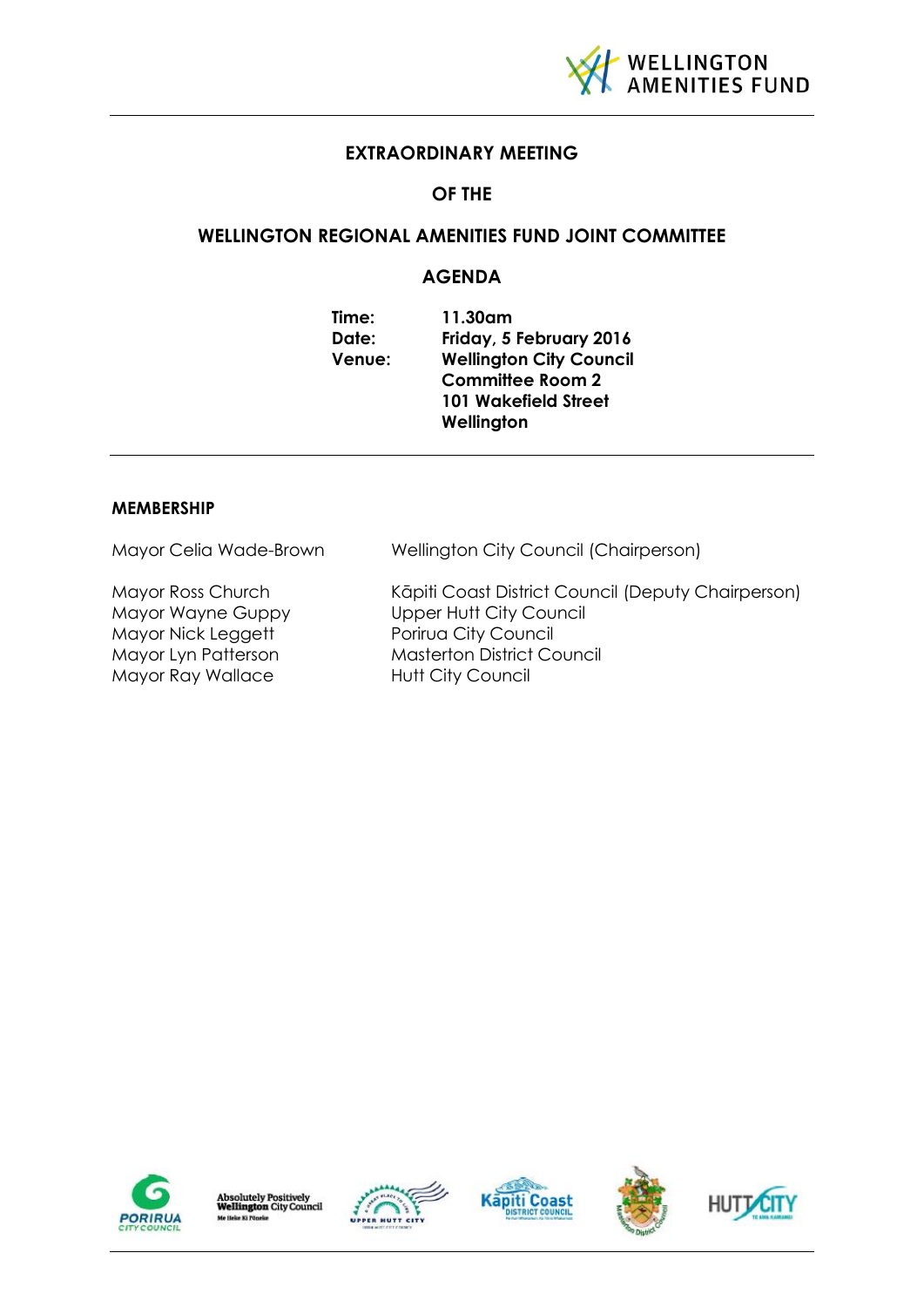# **AREA OF FOCUS**

The Wellington Regional Amenities Fund has been established to support eligible entities of regional significance with day to day operational expenses and new innovative projects that will achieve identified priorities for the region. The Joint Committee is focused on arts, cultural and environmental attractions and events to support and add to the attractiveness and vitality of the Wellington region.

**Quorum:** 3 members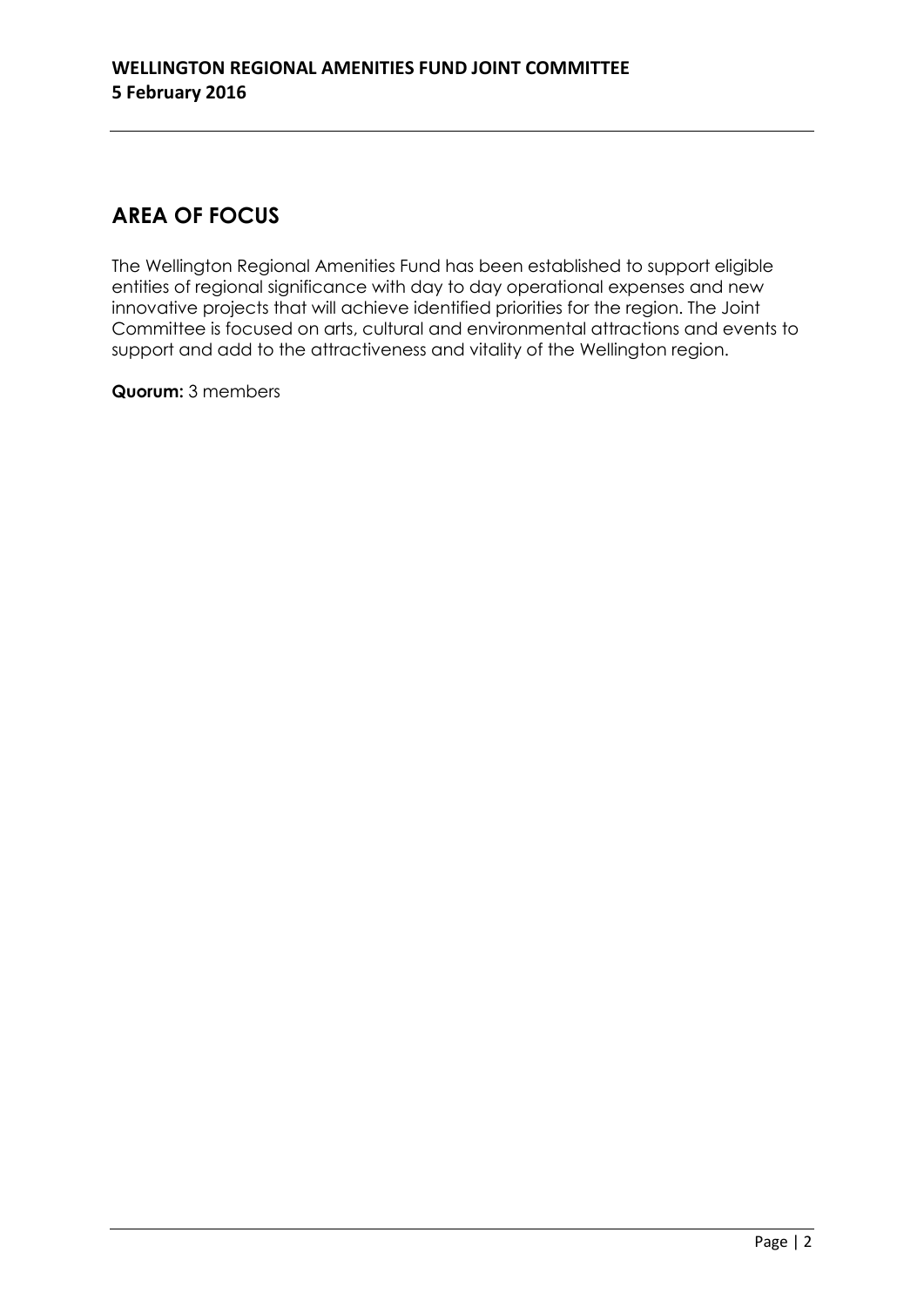# **BUSINESS**

# **1. Meeting Conduct**

- 1.1. Apologies
- 1.2. Conflict of Interest Declarations
- 1.3. Confirmation of Minutes
- 1.4. Public Participation
- 1.5. Items not on the Agenda

# **2. General Business**

2.1. Funding the LUX Festival Trust based on a revised Expression of Interest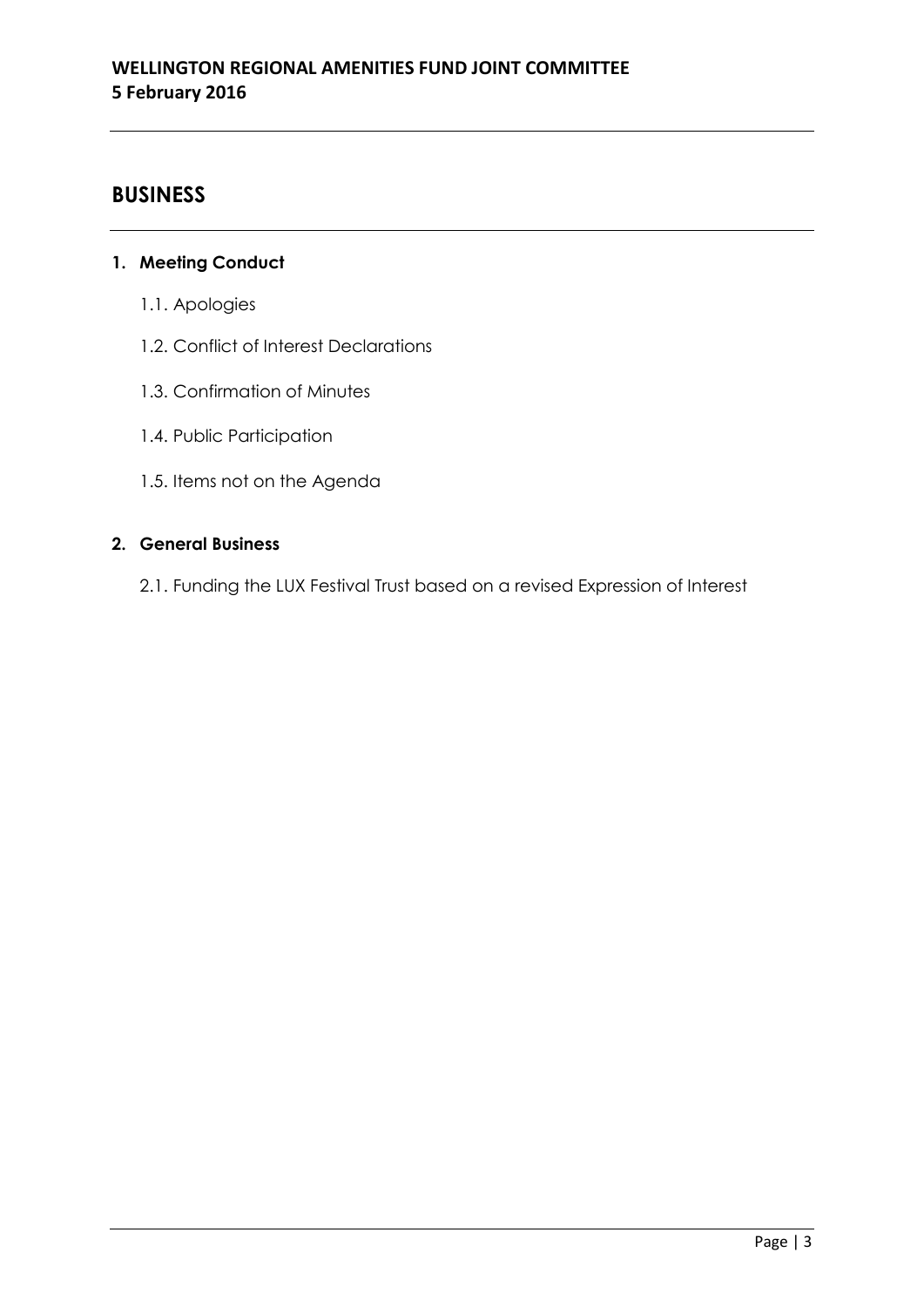# **1. Meeting Conduct**

# **1.1. Apologies**

The Chairperson invites notice from members of apologies, including apologies for lateness and early departure from the meeting, where leave of absence has not previously been granted.

# **1.2. Conflict of Interest Declarations**

Members are reminded of the need to be vigilant to stand aside from decision making when a conflict arises between their role as a member and any private or other external interest they might have.

# **1.3. Confirmation of Minutes**

The Minutes of the Meeting held on 28 August 2015 will be put to the Wellington Regional Amenities Fund Joint Committee.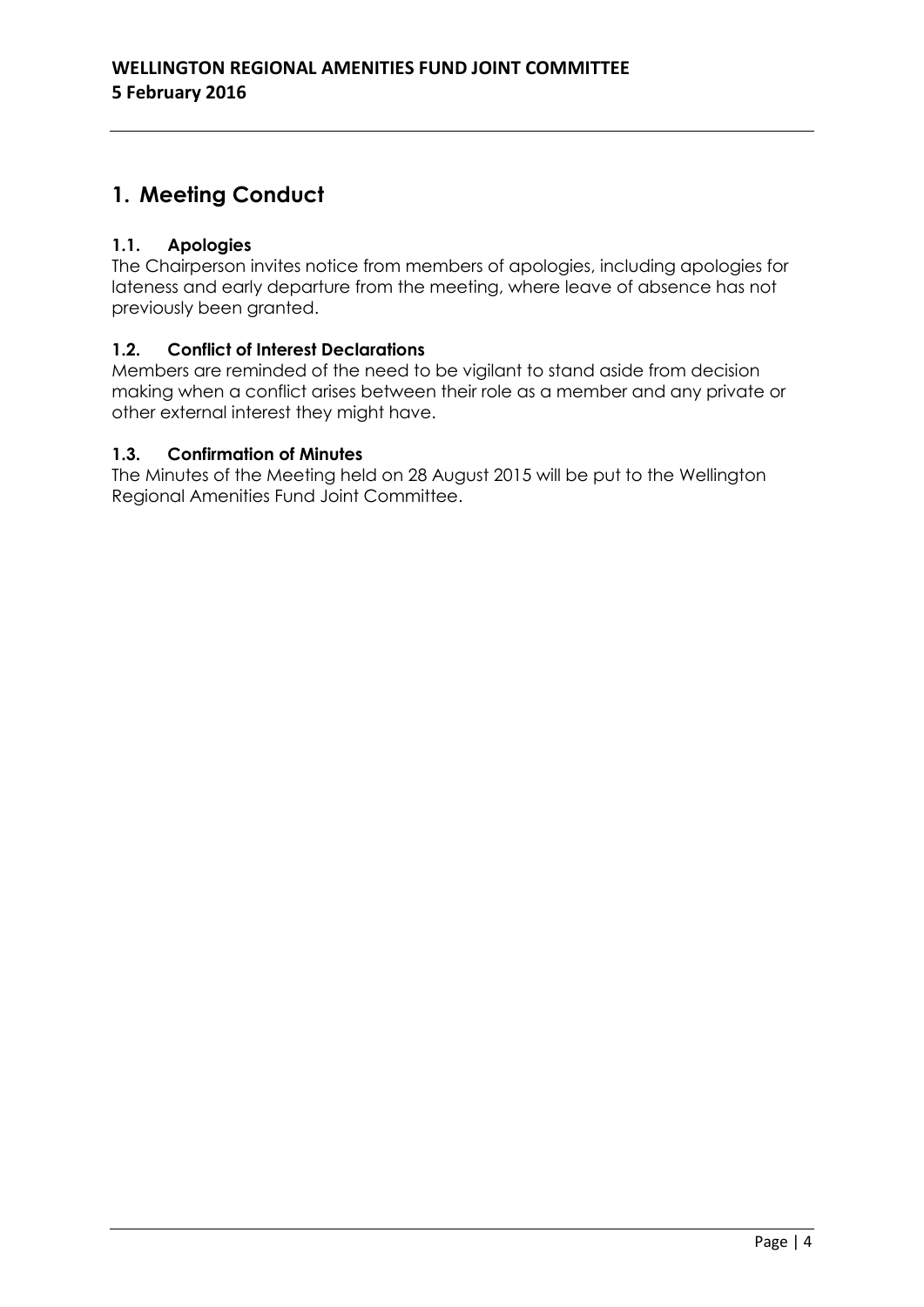

# **FUNDING THE LUX FESTIVAL TRUST BASED ON A REVISED EXPRESSION OF INTEREST**

# **Purpose**

1. The purpose of this report is to seek the Joint Committee's decision on funding the LUX Festival Trust based on a revised Expression of Interest (attached at Appendix One). This Expression outlines a redistribution of the money they were granted at the last funding round, August 2015.

# **Recommendation**

That the Joint Committee:

- 1. Receive the information.
- 2. Agree that LUX 2016 should be funded in principle, with the funding released on receipt of an acceptable detailed application and budget.

# **Summary**

2. At the WRAF Joint Committee meeting in August LUX were granted \$95,000 to deliver the 2016 LUX Festival. They requested \$250,000. Since August the LUX Festival Trust has been developing a Business Plan; based on the outcome of the Business Plan, they are proposing to allocate the WRAF grant to organisational development and to three (3) light installations (city activations) this year rather than to delivering one largescale light festival in August.

# **Background**

- 3. The Wellington Regional Amenities Fund provides support for arts, cultural and environmental attractions and events. The Joint Committee have set five priorities for funding which are:
	- a. Demonstrate a need for financial assistance to maintain its current operations or extend the reach of its operations across the Wellington region.
	- b. Increase the entity's long-term contribution to the economy of the Wellington region.
	- c. Address gaps in, extend or develop the arts, culture or environmental ecosystems, calendar of activities and events in the Wellington Region.
	- d. Display regional partnerships with Councils and other organisations in order to leverage mutual benefits.
	- e. Build, maintain and retain organisations that contribute to Wellington's status as an internationally competitive region.

# **Discussion**

- 4. It is timely for LUX to review the organisation and work to secure its future sustainability as they enter their fifth year of operation.
- 5. In the revised Expression of Interest LUX outline how they will allocate the WRAF grant, stating that this redistribution of funds will enable them to focus on strengthening the organisation, growing the LUX brand and securing partners and sponsors across the region to diversify their income streams.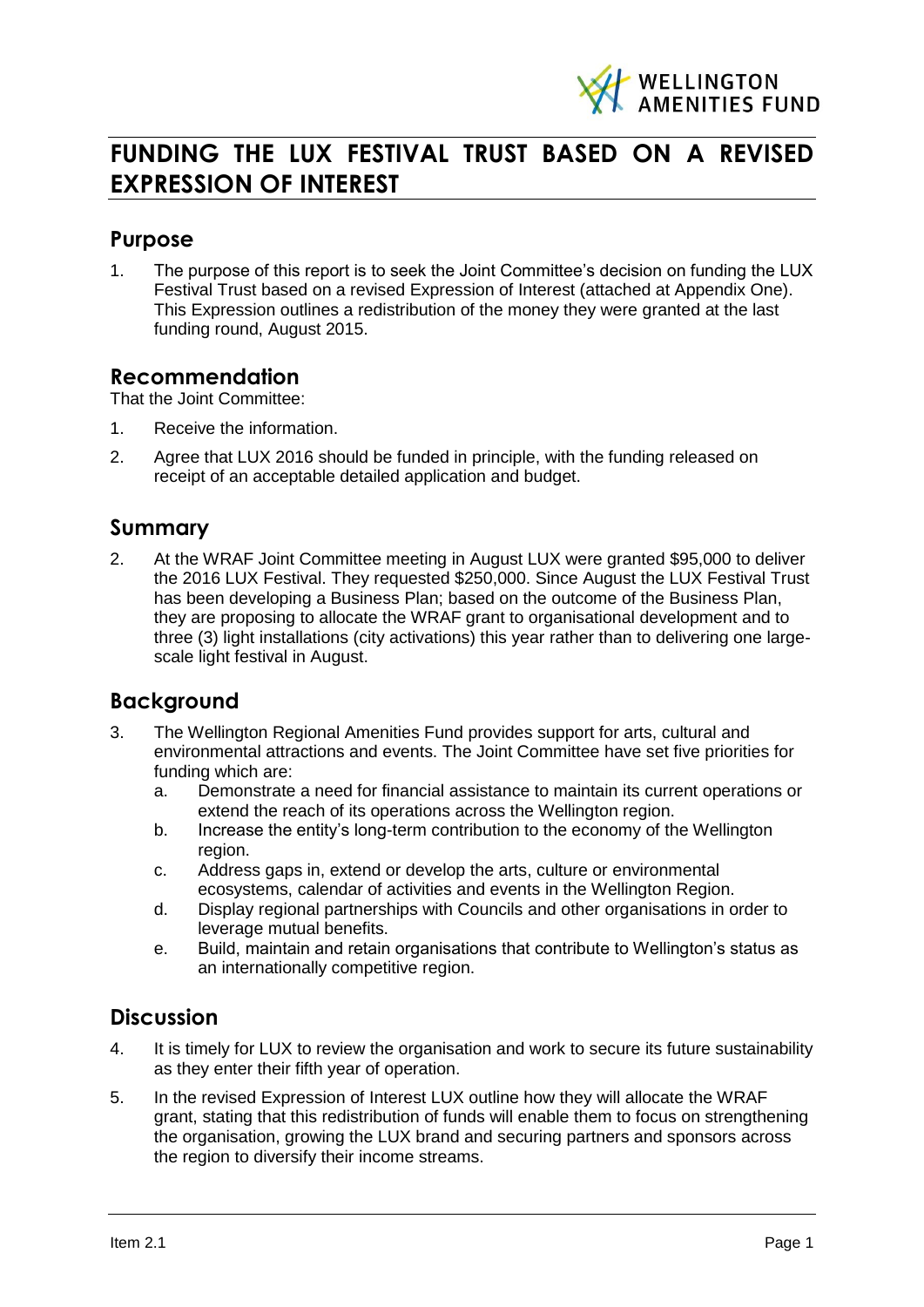- 6. They are firmly focused on delivering a large-scale, high quality event in 2017 that offers new experiences for audiences and builds on previous events.
- 7. The revised LUX EOI fits with the WRAF objective to support eligible entities of regional significance with operational expenses to make sure that they can be developed or sustained in the Wellington region to add to the region's quality of life; attractiveness to residents and visitors; and economy.
- 8. It also fits with the following two WRAF priorities:
	- Show a need for financial assistance to keep its current operations or extend the reach of its operations across the Wellington region.
	- Build, maintain and retain organisations that add to Wellington's status as an internationally competitive region.
- 9. WRAF has supported other organisations in a similar way, for example providing funding to both Mahara Gallery and to Circa Theatre to support a staff member to manage redevelopment projects – seek funding and build organisational sustainability.
- 10. In the five years that LUX have been operating they have made a huge contribution to Wellington region's cultural landscape – providing an exciting, accessible event for the whole family and allowing artists opportunities that they wouldn't otherwise have access to in NZ.
- 11. The Fund Manager and the Council Officers Group recommend the Joint Committee supports the LUX revised Expression of Interest. This redistribution of funds will enable LUX to focus on strengthening the organisation to become more sustainable.
- 12. The Manager and Officer's recommendations are based on alignment with the Funds priorities, ability to meet the criteria and the likely effectiveness of funding the project. Officers have taken into account the management of previous funding through accountability reports.

# **Attachments**

Attachment 1 Revised LUX Expression of Interest, submitted January 2016.

Attachment 2 LUX Expression of Interest, submitted in the 2015/16 round of the Wellington Regional Amenities Fund.

| Author | Katie Taylor-Duke, Wellington Regional Amenities Fund Manager |
|--------|---------------------------------------------------------------|
|        |                                                               |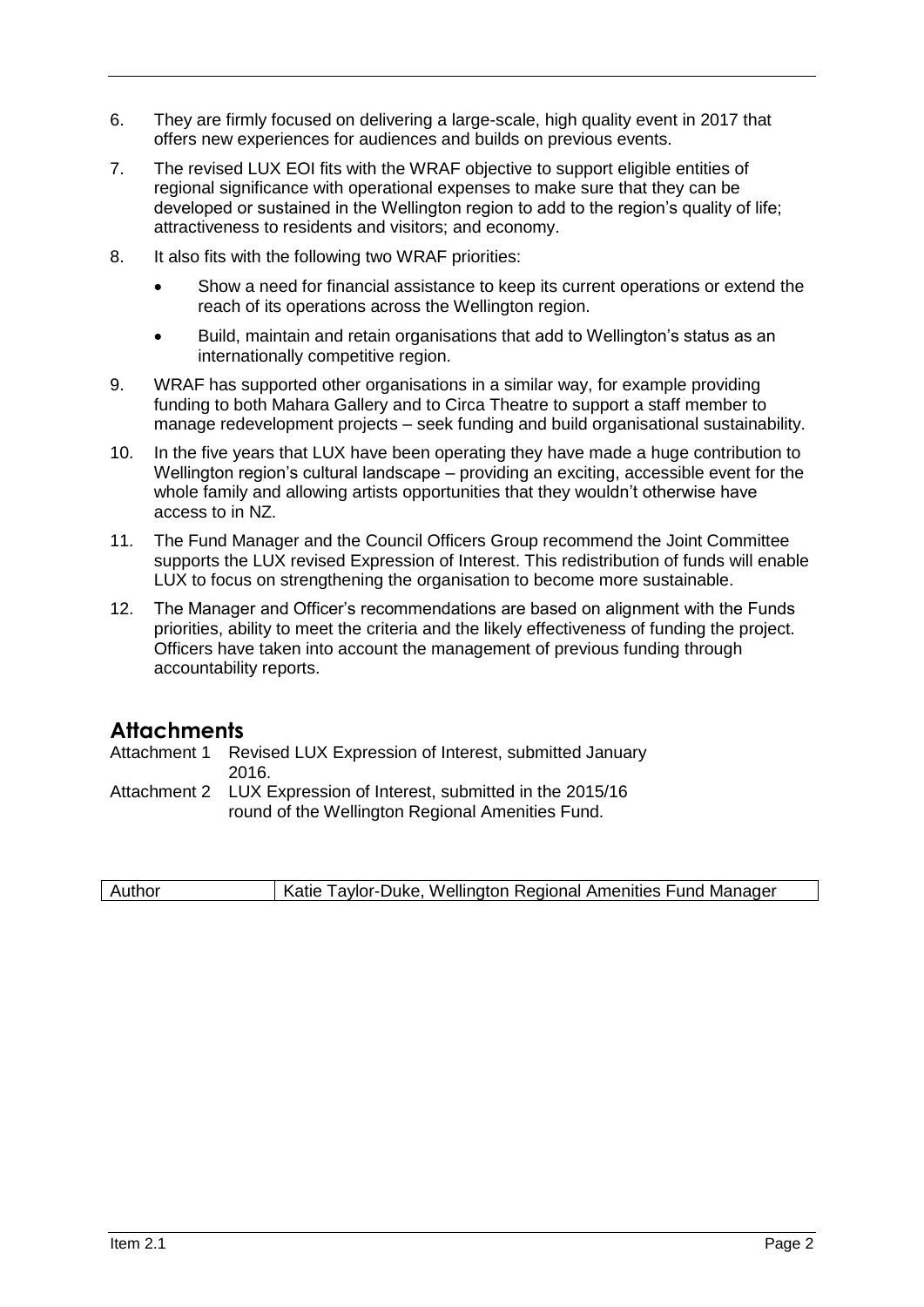# WRAF PROPOSAL FOR LUX 2016 ACTIVITY

## **Introduction**

LUX Light Festival is seeking operational support from WRAF for 8 months in 2016 for the further development of the festival, LUX production company, and city activation in lieu of delivering a 2016 festival. A full scale festival is planned for 2017. LUX requires \$64,000 for operational costs, and a projected \$31,000 for operational and production costs for 2016 city activations.

## **Current Situation**

LUX began as a symposium in 2011 and has grown quickly in the last five years to become an anticipated, high quality cultural event for the whole family.

It now requires significantly more resources to operate and deliver to the quality and professionalism in which it is tracking and the current business model is no longer adequate to sustain this growth.

LUX relies mainly on support from local government funding to deliver a free public festival each year. Until recently, most of the operating costs have been covered by Massey University, and wages for the Co-Directors have been waived. Neither of these situations are viable beyond 2015.

Further, there is currently a funding deficit. With both directors working full time jobs at Massey University, there are no dedicated LUX staff members to address this and investigate alternative avenues of funding and sponsorship.

Given these factors, the LUX directors feel that taking the time to review the business model and focus on creating a more sustainable organisation will enable the festival to have a more solid footing in Wellington's events calendar.

If LUX is to continue to grow to become an iconic event for the region, a different organisational model must be developed, including diversifying income streams, for example sourcing commercial revenue and private sponsorship and nurturing and maintaining partnerships with both the private and public sectors.

Details of this plan are outlined in the 2015 LUX Business Case (available upon request).

## **Proposal**

LUX proposes that in lieu of delivering a festival, 2016 is largely spent developing the LUX business model and seeking sponsorship to ensure sustainability and quality. Operational funding would provide wages for one director to dedicate to LUX full time. A full-scale festival will then be delivered in May 2017. Specific dates in May would be determined in consideration of other May events (collaboration or clash), ie NZ Intl Comedy Festival and Vivid Sydney.

In addition to development and relationship building, LUX will deliver up to three city activations: winter 2016, spring 2016, summer 2017. These will be in partnership with, for example Wellington City Council, WOW and Wellington Culinary Events Trust. Details are yet to be confirmed. More information will be available on request. Ideally, in order to achieve the majority of its objectives, LUX would secure operations support for eight months: April 2016 through November 2016. City activations will require separate production budgets.

## **Objectives**

The following are the key objectives for LUX development:

- **Secure funding and sponsorship**—big corporate partners from New Zealand and abroad
- **Develop city activations—**development of relationships and ideas to provide unique, quality city activations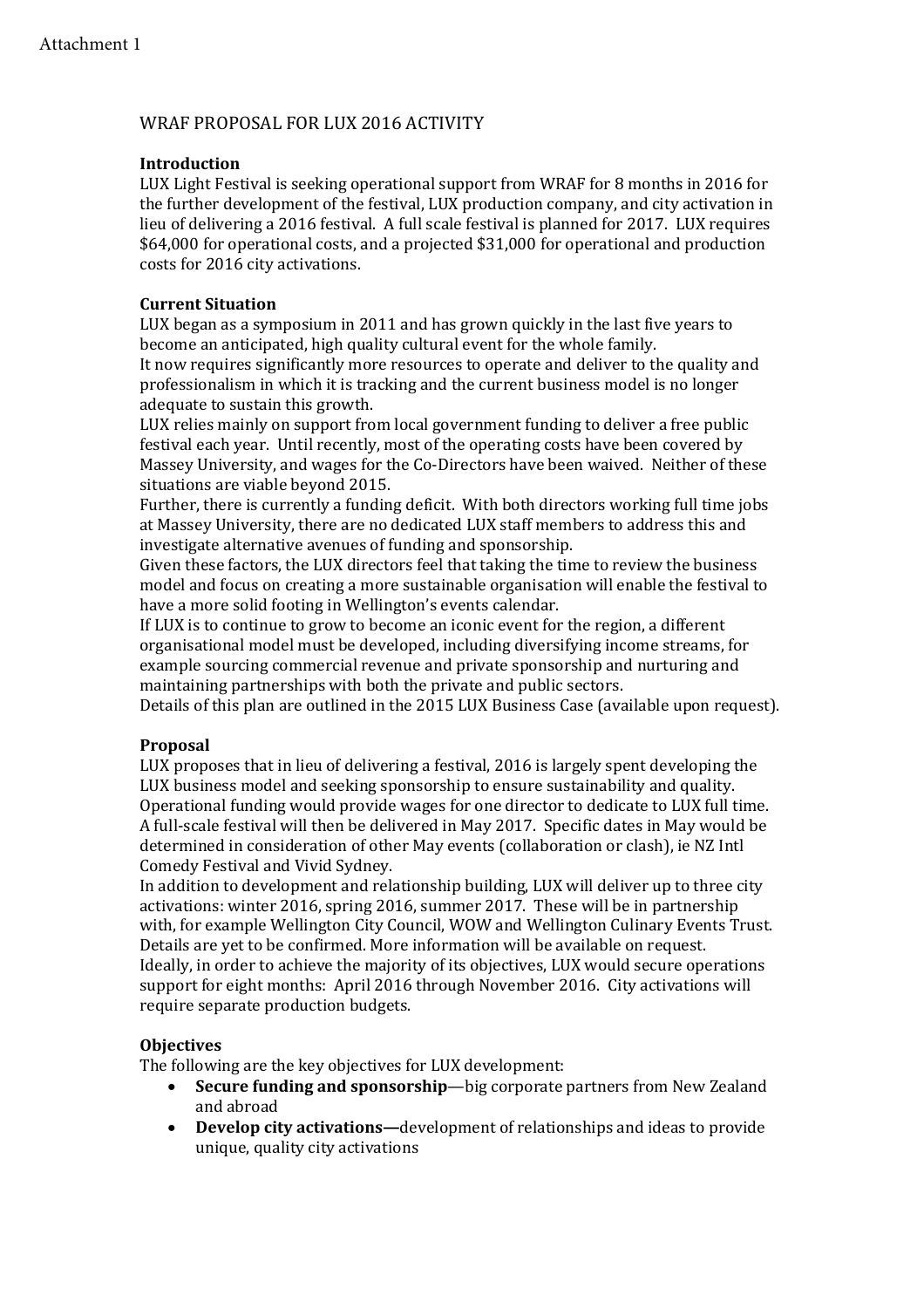- **Develop collaborations and relationships**—in the corporate, educational and cultural sectors
- **Develop commercial revenue streams**—develop LUX production company etc as outlined in Business Case
- **Re-develop LUX Festival Trust**—secure a board that will ensure LUX's sustainability and forward movement
- **Develop Green/Sustainable business**—work with David Lee from WCC and EECA to develop LUX into the first fully sustainable festival in New Zealand.

### **Benefits**

The following are ways that LUX will directly benefit from a development period in 2016:

 **Sustainability—**At the moment, the current business model relies too heavily on good will and government funding. In order to ensure the future and growth of this event, LUX needs to revamp its internal structure to operate as a business with a solid foundation. This development period will enable the directors to rebuild LUX from the ground up, starting with a restructure of the board of trustees. LUX's 2015 business case details the strategy and three year plan that will enable LUX to become a solid and iconic event. Business case is available upon request.

Further, having time to source appropriate funds and develop lasting and beneficial relationships with the business sector takes time. Employing a full time director and having several extra months time would give LUX 'a leg up' in seeking the funding it needs to reach its potential.

- **Quality Assurance—**Having more time to develop programmes, city activations and collaborations will ensure that everything LUX delivers is unique and of the highest quality.
- **National and International reach—**Up until now, LUX has been very limited in the amount of time dedicated to National and International relationships.Its contacts and networks have grown, but there were no resources available to develop this reach. A development period will provide time and resources to both National and International marketing, publicity and collaborations, securing its place on the world stage.

| <b>April - May 2016</b> | Seek Corporate Partners        | Banks, Power companies,    |
|-------------------------|--------------------------------|----------------------------|
|                         |                                | Weta, Gibson Group etc.    |
|                         | <b>Seek Marketing Partners</b> | Air NZ, Print, Radio,      |
|                         |                                | Interislander, hotels etc. |
|                         | Apply for Grants               | CNZ, NZ Major Events,      |
|                         |                                | community grants etc.      |
|                         |                                | WCC, WOW, Wellington       |
|                         | Develop city activations       | airport etc.               |
|                         | Develop relationships with     | RNZB, NZSO, NZ Festival,   |
|                         | other organisations            | Capital E, Museums Trust,  |
|                         |                                | Semi-Permanent etc.        |
|                         | Develop Green plan             | Work with David Lee        |
|                         |                                | WCC) and EECA              |
|                         |                                |                            |
| May - August 2016       | Seek Corporate Partners        | Banks, Power companies,    |
|                         |                                | Weta, Gibson Group etc.    |

### **Timeline**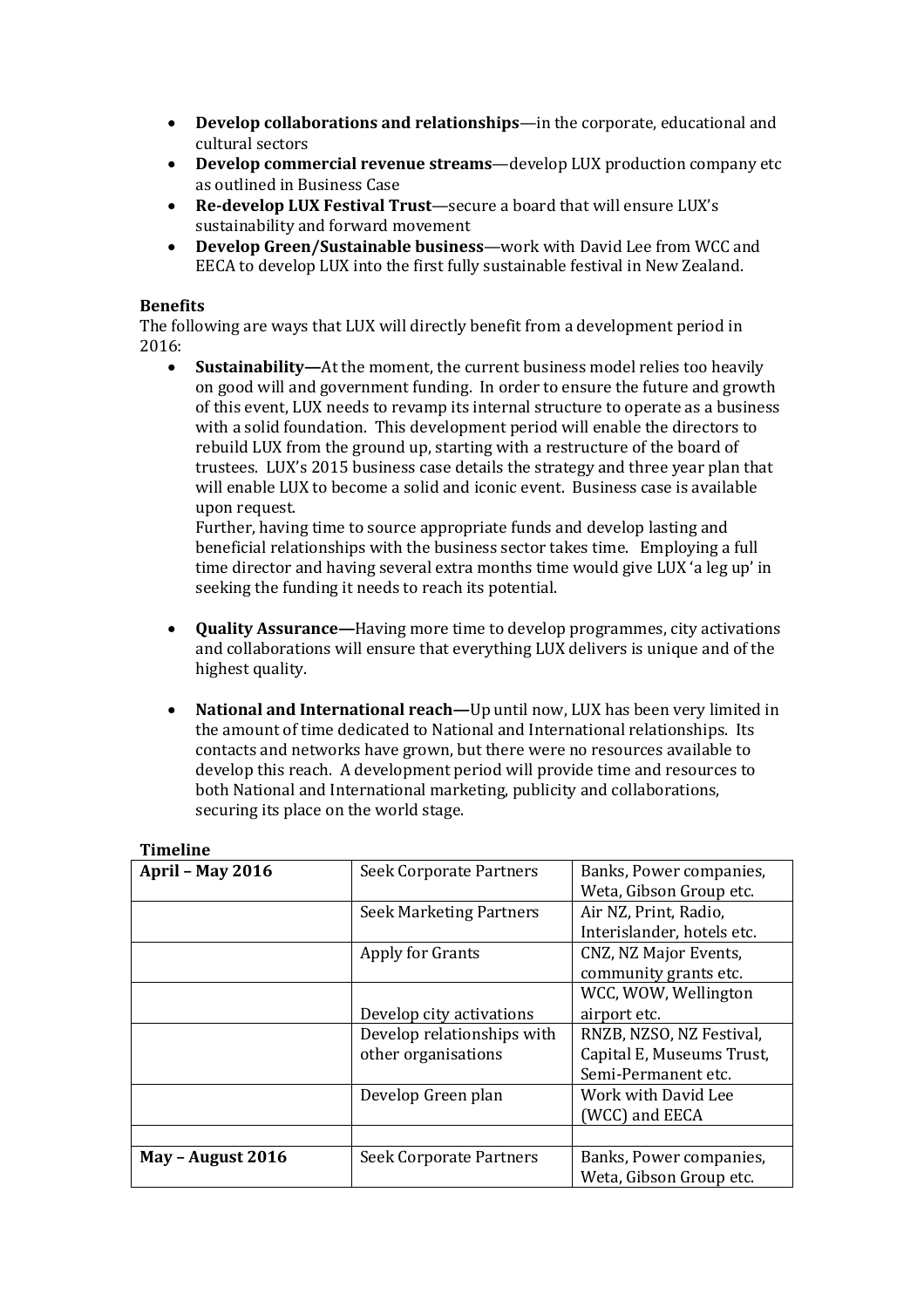|                                     | <b>Seek Marketing Partners</b>                                            | Air NZ, Print, Radio,<br>Interislander, hotels etc |
|-------------------------------------|---------------------------------------------------------------------------|----------------------------------------------------|
|                                     | Apply for Grants                                                          | CNZ, NZ Major Events,<br>community grants etc      |
|                                     | Seek Smaller Cash<br>Sponsorship                                          | Local businesses                                   |
|                                     | <b>Deliver Winter Activation</b><br>EOI call out & Selection for          |                                                    |
|                                     | 2017 Festival                                                             |                                                    |
| <b>September - December</b><br>2016 | Pre-production starts                                                     |                                                    |
|                                     | Seek Small cash sponsors,<br>sponsors for artworks,<br>contra sponsorship |                                                    |
|                                     | <b>Publicity and Marketing</b><br>Plans developed                         |                                                    |
|                                     | Contract artists, staff and<br>sponsors                                   |                                                    |
|                                     | <b>Deliver Spring Activation</b>                                          | WOW?                                               |
| January – May 2017                  | <b>Deliver Summer Activation</b><br>Pre-Production for 2017<br>Festival   | Gardens Magic?                                     |
|                                     | Deliver festival May 2017                                                 |                                                    |
| <b>June 2017 onwards</b>            | Post and pre production                                                   |                                                    |

**Budget—**based on eight months operational expenses (does not include individual production breakdowns for city activations)

| Wages-festival director          | \$52,500 | \$1500 per week X 35 weeks       |  |
|----------------------------------|----------|----------------------------------|--|
| Wages-creative director          | \$6,000  | Equal to \$1500 X 4 weeks        |  |
| Office rent                      | \$0      | Will negotiate free office rent  |  |
|                                  |          | from Massey or Fringe            |  |
| Phone + $plan + wifi$            | \$750    | For Mary Laine only              |  |
| Accountancy                      | \$750    | <b>Balancing Books</b>           |  |
| Audit                            | \$3000   | Audit of 2015 accounts           |  |
| Ongoing expenditures—amenities,  | \$1000   |                                  |  |
| stationary, travel to Auckland,  |          |                                  |  |
| contingency etc.                 |          |                                  |  |
| Operational/production costs for | \$31,000 | <b>FULL PRODUCTION BUDGETS</b>   |  |
| 2016 city activations            |          | WILL BE SUBMITTED IN A           |  |
|                                  |          | <b>REPORT AT THE END OF 2016</b> |  |
|                                  |          |                                  |  |
| <b>TOTAL</b>                     | \$95K    |                                  |  |
|                                  |          |                                  |  |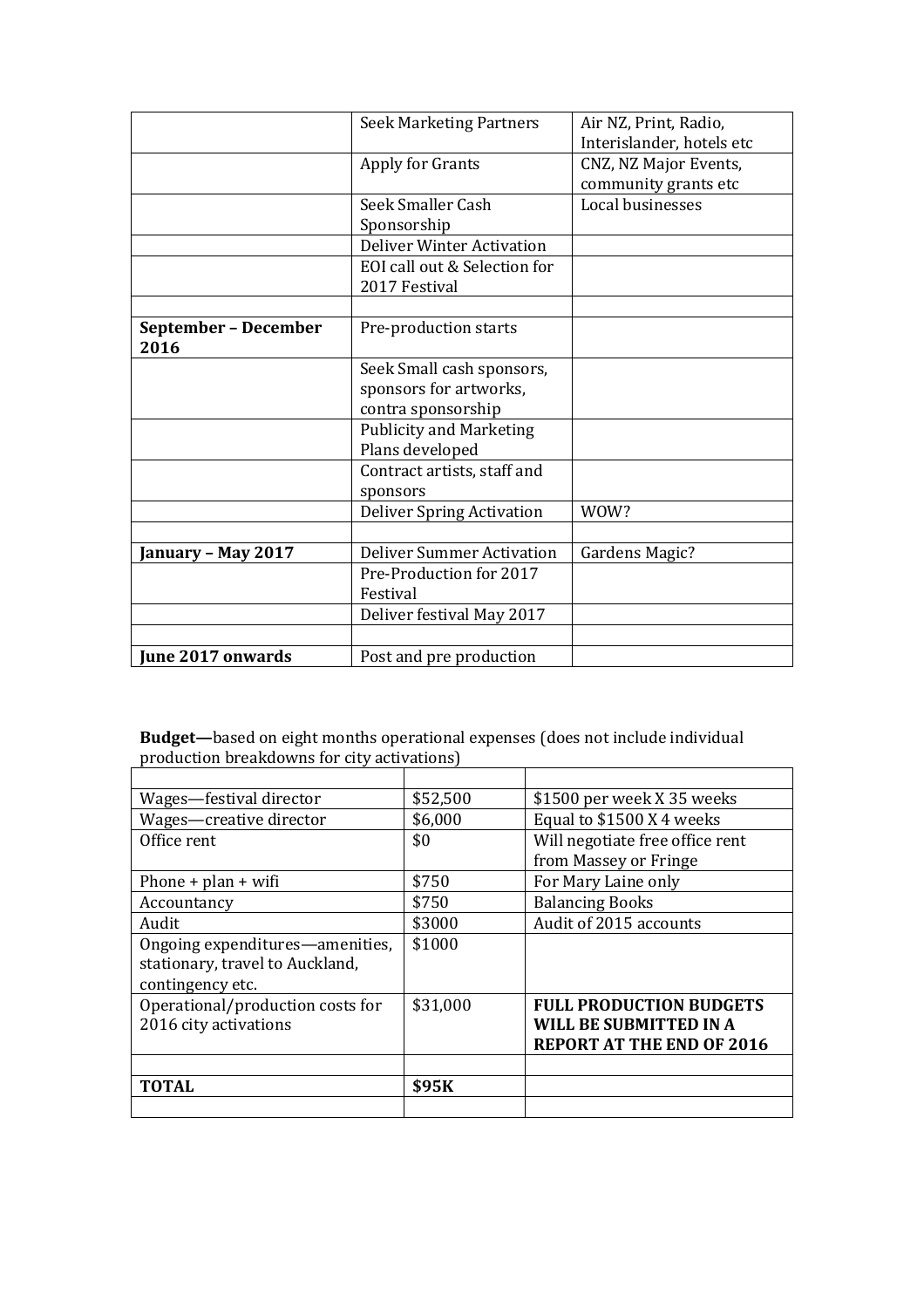# 2015/16 WELLINGTON REGIONAL AMENITIES FUND EXPRESSION OF INTEREST WELLINGTON LUX FESTIVAL TRUST

### **ORGANISATION INFORMATION**

Wellington LUX Festival Trust Incorporated Society No 2574002 Lux.org.nz PO Box 9405, Marion Square, Wellington 6141 Office Te Whare Pukaka, Block 1, Massey University, Buckle Street, Wellington

## **CONTACT**

Mary Laine Producer/Trustee 021-292-8050/ 801-5799 X63477 producer@lux.org.nz PO Box 9504, Marion Square, Wellington 6141

#### **EVENT DESCRIPTION**

Wellington LUX is a free public light festival that turns Wellington's waterfront and laneways into a captivating celebration of light, art, technology and design. LUX is an outdoor exhibition of amazing works of art and design from around the world created using light and cutting edge lighting technologies.

This winter festival showcases a fantastical array of light sculptures that wind their way through an urban light trail within the city's laneways and then spill out into a promenade of light installations along the waterfront. For the 2015 festival, we will have 36 installations. That is 10 more than 2014. These are accompanied by artist talks from national and international artists and designers; pop up exhibitions and installations; family friendly interactive works, and fun free glow in the dark activities.

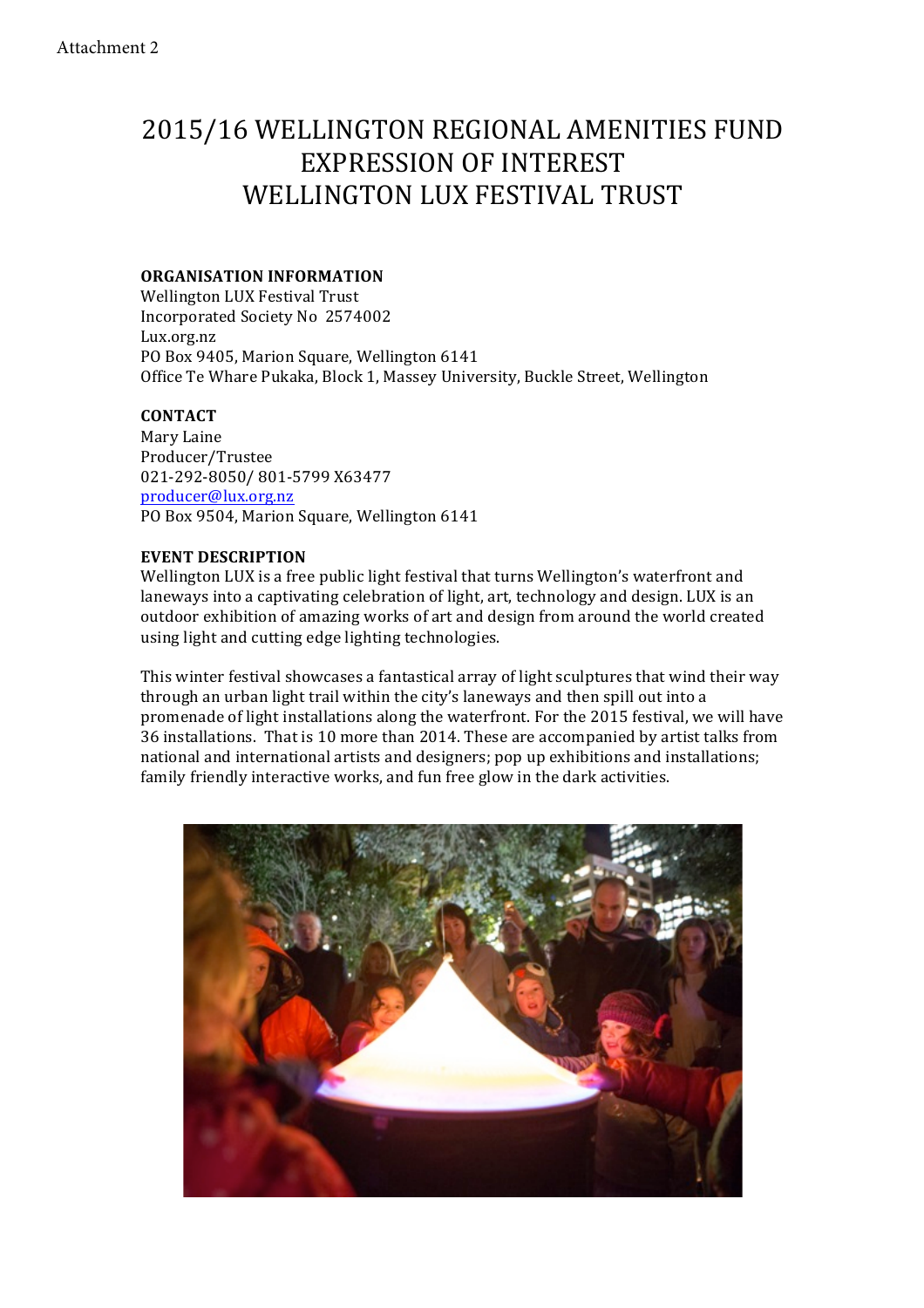## **DELIVERY TO THE FUND PRIORITIES**

- **1. Need for financial assistance**
	- **OPERATIONS--Wellington LUX Light Festival has grown dramatically in** the last year from only 10,000 festival goers in 2013, to  $65,000+$  in August 2014. With an expanded marketing reach to the Wellington regions and the rest of New Zealand, we project that the 2015 festival will supersede audience numbers by at least 10%. It is imperative that our technical staffing and infrastructure are able to keep up with the growing operational needs of the festival so that we can keep the festival a free event.
	- **STAFFING--At the moment LUX does not have the resources to employ** any full time staff. The Producer and Creative Director are delivering LUX as volunteers. They both have other full time jobs. With at least one dedicated staff member, further development of the festival including regional collaborations is possible, not to mention the ability to seek further sponsorship. We would also like to develop the trust into more of a sustainable foundation for the festival.
	- **COLLABORATIVE EVENTS--And finally, additional resources would** enable LUX to extend and expand the collaborative layers of the festival, ie events with other organisations like Capital E and Te Papa.

## 2. **Increase long-term contribution to the economy**

For the 2015 festival, Wellington City Council will be conducting and delivering an economic impact report. We are expecting this to be available in October 2015. This report will give us an indication of the impact LUX is having on the economy which will enable us to project growth in future festivals. Already though, through sheer audience numbers, we have seen an increase in :

- Increased public spending at businesses within LUX—most businesses along the trail will be increasing their hours and staying open during LUX. Last year, Chocolate Factory decided to stay open on a trial basis and could not handle the volume of people. There were queues all the way down the street. This year, we have approached as many businesses as we can to do the same and have been met with much enthusiasm! Some of the businesses that will increase their hours are Chocolate Factory, Fixx and Fogg, Red Rabbit Café, Tuatua, Gelissimo and more.
- Parking—Parking was in high demand during last year's festival. so much so that Wilsons Parking is very keen to help LUX any way they can. This may also be an indication that people were driving in from places that do not offer easy public transport to the Waterfront.
- Public transport—Buses and trains were packed on festival nights last year. LUX is readily accessible by public transport. It is our desire to link in more with Wellington regional transport agencies to make LUX even more accessible to people out in the regions coming into the city to see the lights.
- **3.** Address gaps in, extend or develop the arts, culture or environmental **ecosystems, calendar of activities and events in Wellington Region** As of now, the Waterfront all but shuts down in the Winter. Businesses suffer and the general public goes into hiding until better weather graces our shores. This festival injects new life and purpose into the Waterfront and the City Laneways, benefiting businesses and creating a sense of community. Waterfront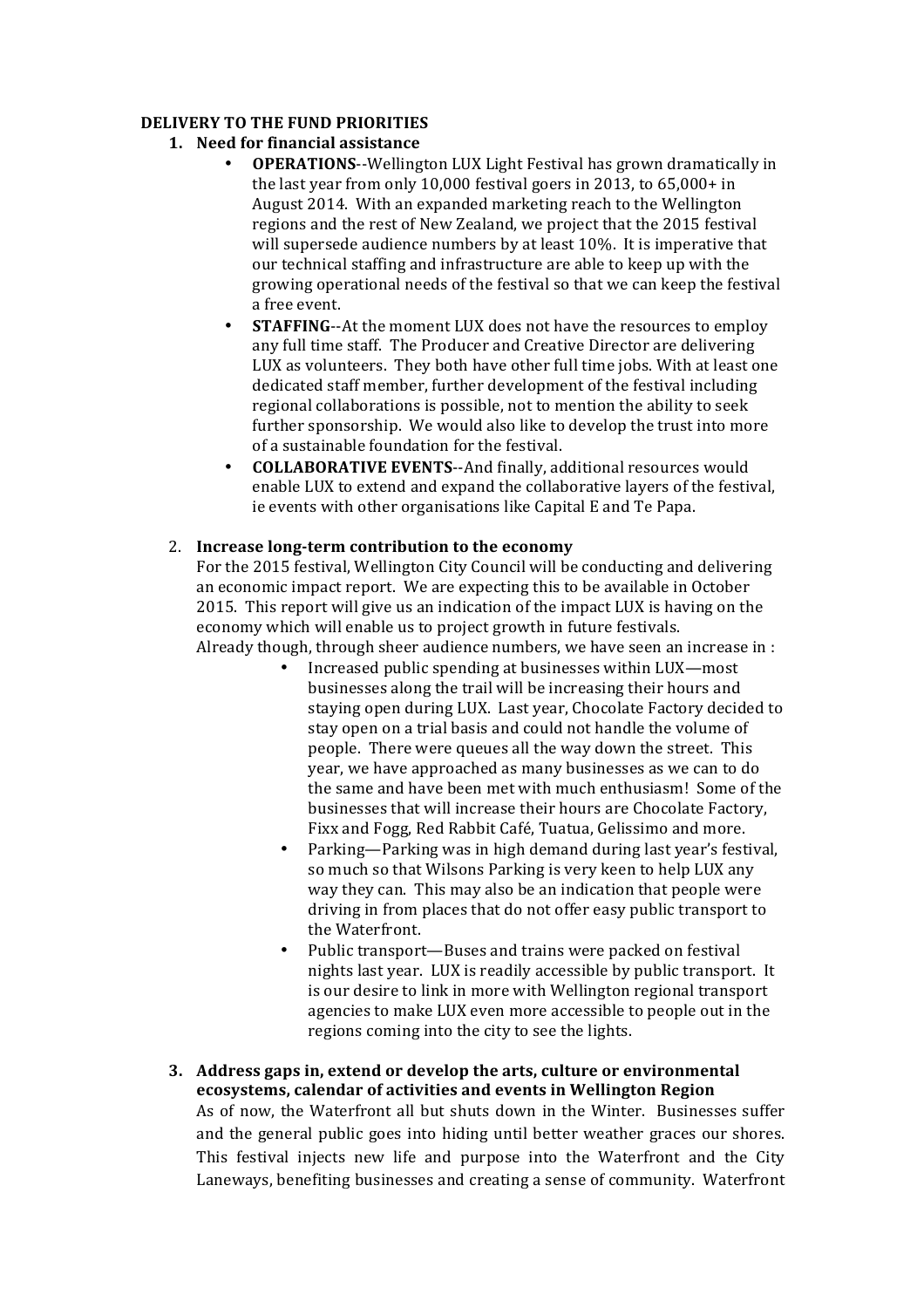and laneway businesses are brought into the fold for the festival by participating in various ways, from housing a work, to extended hours during the festival and cross marketing. We have also been collaborating with Visa Wellington on a Plate (VWOAP) for the last two years, increasing the critical mass during our concurrent festivals.

### **4.** Regional partnerships with Councils and other organisations for mutual **benefit:**

**WCC**—primary partner, cross marketing, winter activation of Waterfront and Laneways, significant economic impact (2012- present)

**MASSEY UNIVERSITY--**primary partner, cross marketing, platform for student learning and exhibiting, student internship opportunities, platform for staff exchanges with national and international artists  $(2011 - present)$ 

**VWOAP**—cross marketing and two collaborative events: deLUX Dining (tour + dinner), and Food Truck Rally (high end food trucks at the LUX Hub Village and along the trail) (2014- present)

**NZ Art Festival—**organised tours for Friends of NZ Arts Fest, cross marketing **FOOTNOTE NZ—LUX** will be collaborating with Footnote NZ for their 30<sup>th</sup> birthday by featuring video art on our Waterscreen + cross marketing, and onthe-trail pop up performances  $(2015)$ 

Here is a communication from Footnote:

On Thu, Jul 23, 2015 at 12:09 PM, Richard Aindow <richard@footnote.org.nz> wrote:

Footnote New Zealand Dance is delighted to be collaborating with the LUX Light Festival in Wellington this year. Footnote is committed to collaborating with other arts organisations, and the LUX festival provides a wonderful platform to showcase Footnote's creativity to new audiences. With our 30th anniversary celebrations coinciding with LUX this year, this opportunity is especially valuable.

Kind regards,

**Richard Aindow General Manager Footnote New Zealand Dance 04 384 7285 | 021 844 210 |richard@footnote.org.nz |@RichardAindow | footnote.org.nz PO Box 3387, Wellington 6140, New Zealand**

**CAPITAL E**—This year neither Capital E nor LUX have the resources to do anything significant, but are developing the relationship and several ideas so that in 2016 we can make a big splash. This year, Capital E will be the venue for a Massey student installation and helping with Chalk the Walk. Next year we are planning workshops, activities, and participatory installation as joint ventures. **VICTORIA UNIVERSITY—**several Victoria University staff will be exhibiting in LUX this year for the first time. The VU School of Design is also involved with curating of the LUX Talks Symposium. (2015)

**RNZ Ballet—**cross marketing, use of equipment, collaboration with LUX brings RNZB into the community of the capital, raising its profile and reach (2014present)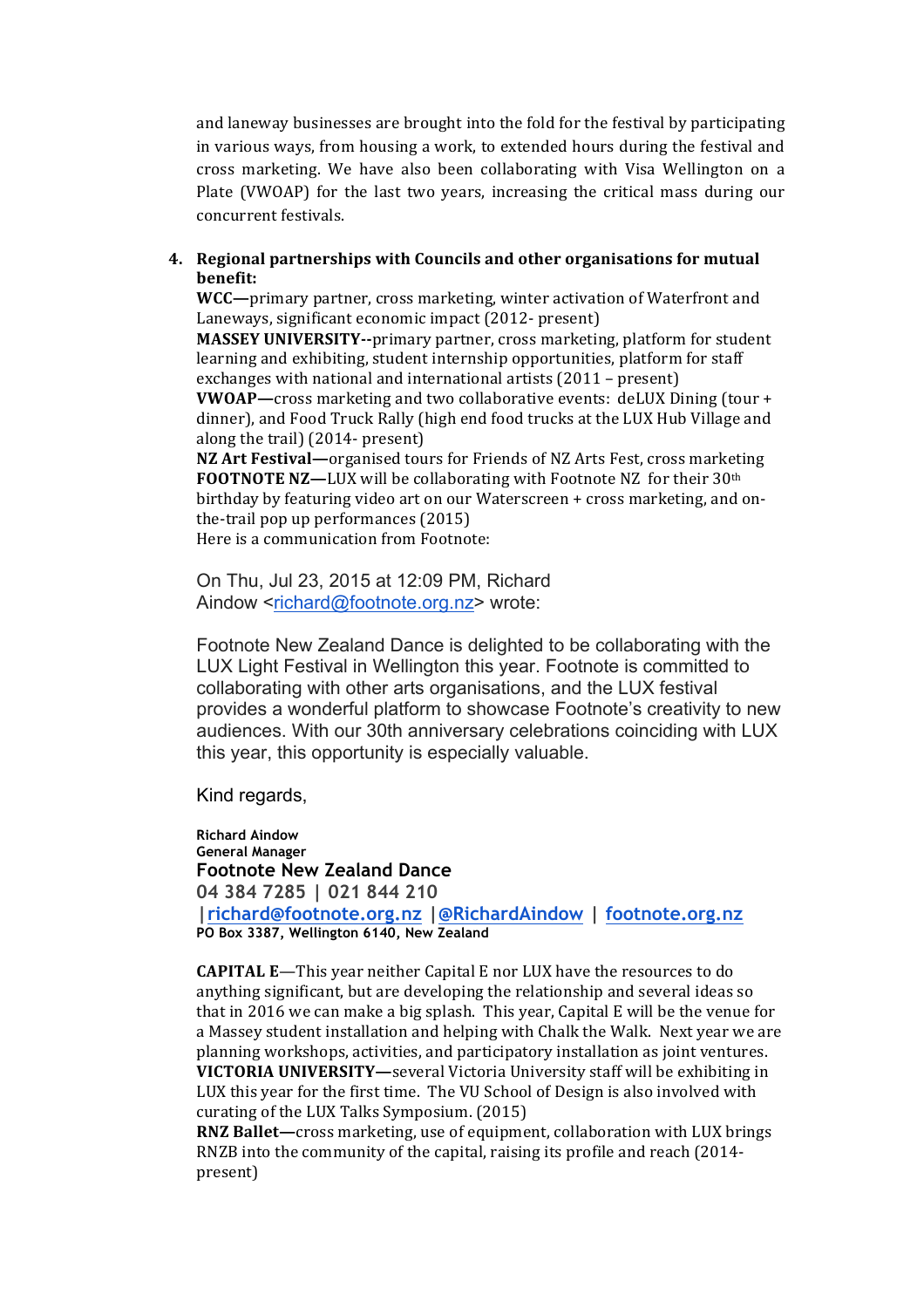**Goethe Institute**—enabling artist exchanges between Germany and New Zealand (2013, 2014, 2016)

**NZ Asia Foundation--** enabling artist exchanges between Asia and New Zealand  $(2014, 2016)$ 

**Scots College—LUX** will be involved with Scots College Artist in Residence Programme for 2016. We are assisting in the sourcing of an appropriate  $NZ$  light artist that will create an artwork with the Scots students to exhibit in LUX 2016. **Circa Theatre—**We have been in talks with Circa to be involved with LUX 2016 as it is a birthday vear for them. This is still in development.

**Te Papa**—Our Te Papa collaboration was put on hold this year as they had many changes in their infrastructure and staffing. We are keen to reignite this relationship as Te Papa has been involved with LUX since 2012 and have always expressed a keen enthusiasm for any kind of connection. This collaboration will need to be developed early as historically our joint ideas require significant resource to carry out.

**City Mission**—This year we have two artists who are creating a work involving 1500 colourful lunchboxes hung in a couple of trees in Frank Kitts Park. We are working with City Mission who will fill those lunchboxes with food post-festival and give them to local children in need.

### **5.** Build, maintain and retain organisations that contribute to Wellington's **status as an international competitive region**

Most light festivals around the world are in the country's capital city. Presenting LUX in Wellington is in keeping with that global trend and will encourage international recognition. Alongside WOW and NZ Arts Festival, LUX provides another opportunity for Wellington to be presented on the world stage. Using Sydney's Vivid and Singapore's iLight as models, LUX builds on Wellington's reputation as New Zealand's creative capital to ensure the sustainability of that title. LUX is about showcasing cutting edge art, design and technology and will give Wellington the creative advantage of always looking into the future.

Further to that, this event creates an International exchange like no other available in New Zealand at the moment. With art installations, a symposium, as well as performance and events, there is an unlimited number of possibilities for cultural, artistic and academic exchange, securing New Zealand's place on the world stage.

In addition, there are currently very few opportunities for New Zealand light and new media artists to exhibit their work. This festival provides a platform for these artists to, not only show their work, but to have National and International exposure through our website and the media. Students are welcomed and encouraged to submit work as well, giving them invaluable experience and exposure. In 2014, we had three Massey University student works.

## **DELIVERY OF THE FUND'S CRITERIA**

LUX's main goal is to bring cutting edge art and technology to the people; giving them an accessible, quality art experience that is not limited by age, socio-economic background, or art knowledge.

WRA funding will enable LUX to cope with the massive audience turnout for the festival, as well as expanding its marketing and collaborative reach outward to the regions. With the proper resources, LUX will be able to really connect with the entire Wellington Region. It is our desire to involve as many organisations from Wellington and the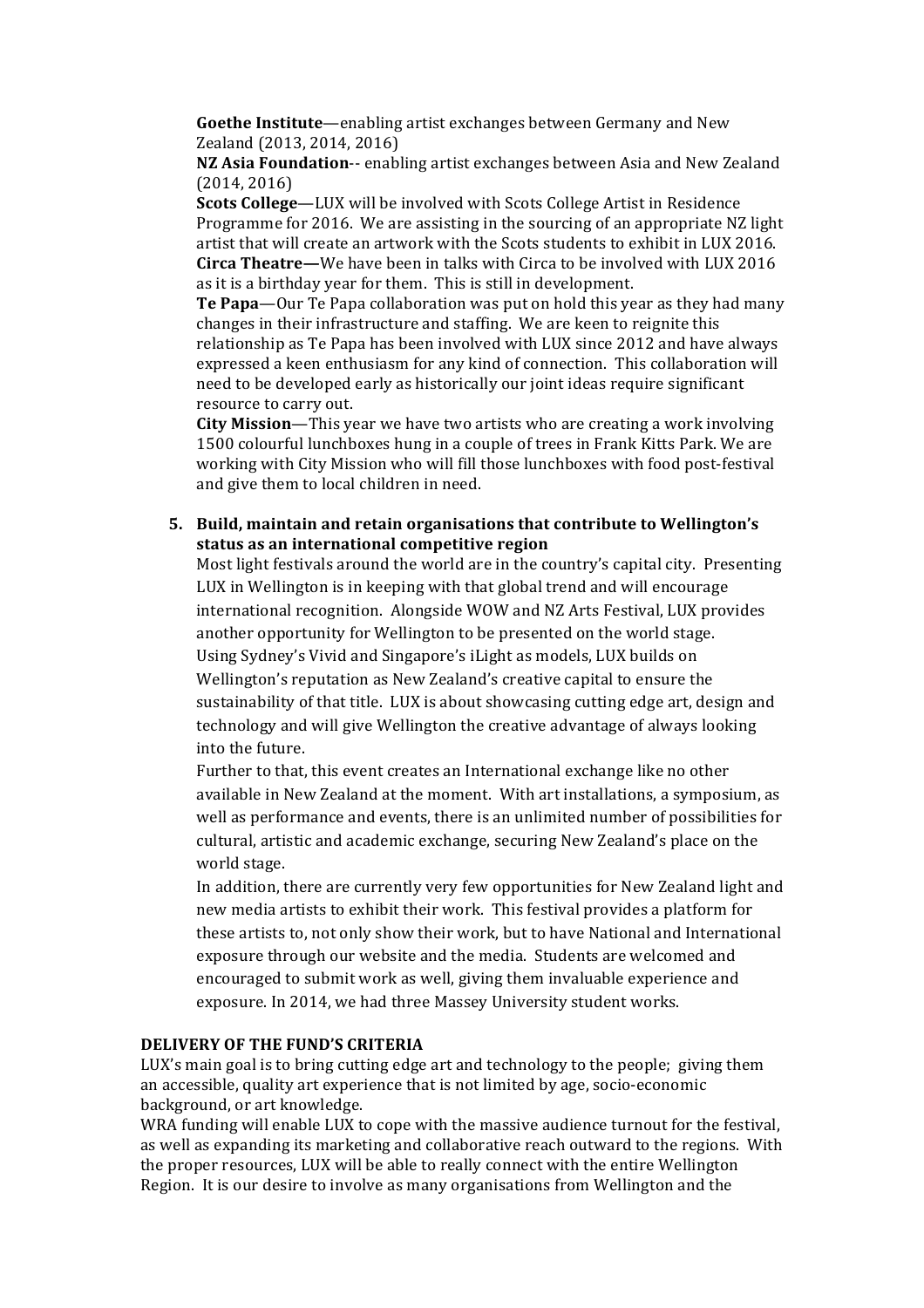Regions as we can. First and foremost we see LUX as a festival by the people, for the people. The more collaborations we have, the more texture the event will have. It is important to us that we have buy in from the creative, business, educational and charity sectors. One of the great things about LUX is that there is room for all; we are only limited by time and resources. We would love to have the resources to be able to tailor each collaboration so that all parties can leverage the relationship in the best possible way.

The sustainability of LUX has been at the forefront of thought and discussion as the 2015 festival approaches. Now that it has been proven that this is something that the people of Wellington want, the big question is how do we make LUX sustainable and ensure excellent business practices? LUX will be working with WCC to create a five year business plan this year. Discussions will start mid August this year and continue into September. We expect a business plan to take shape in October 2015.

Since Wellington LUX Festival Trust is new (2013 start), there is a lot of room for development. We expect that having a strong, strategic board will contribute greatly to the sustainability of LUX. Financial accounts are available upon request for 2014 and 2015.

### **LUX 2015**

Some of the activities planned for LUX this year are the following:



**LUX Talks--Interested in finding out more** about how and why the artworks at LUX are created? LUX Talks accompanies the ever growing Wellington LUX Light Festival and provides an opportunity for exhibitors at the festival to further explain their fascination with light and share their ideas with peers and the general public alike. LUX Talks will be extremely accessible and open to all, this is not just for the techie light geeks! For tickets, go to lux.org.nz.

**deLUX Dining--**Wellington LUX Light Festival and Visa Wellington On a Plate have teamed up to provide a unique winter experience that can't be missed. Walk through the

looking glass of the transformed city on a guided tour of the artworks followed by a meal at a participating VWOAP restaurant. For tickets go to ticketek.co.nz.

**Glow Zone--All the games that glow-in-the-dark,** including Twister, hopscotch, ten pin bowling and more. Free.

**Chalk the Walk--Back by popular demand, come** release your creativity on the sidewalk. Glow-in-thedark fun for all the family. Free.



**Dark in the Park Sports Turf--** Glow-in-the-dark volleyball, soccer and stick-tennis on the upper lawn in Frank Kitts Park. Free.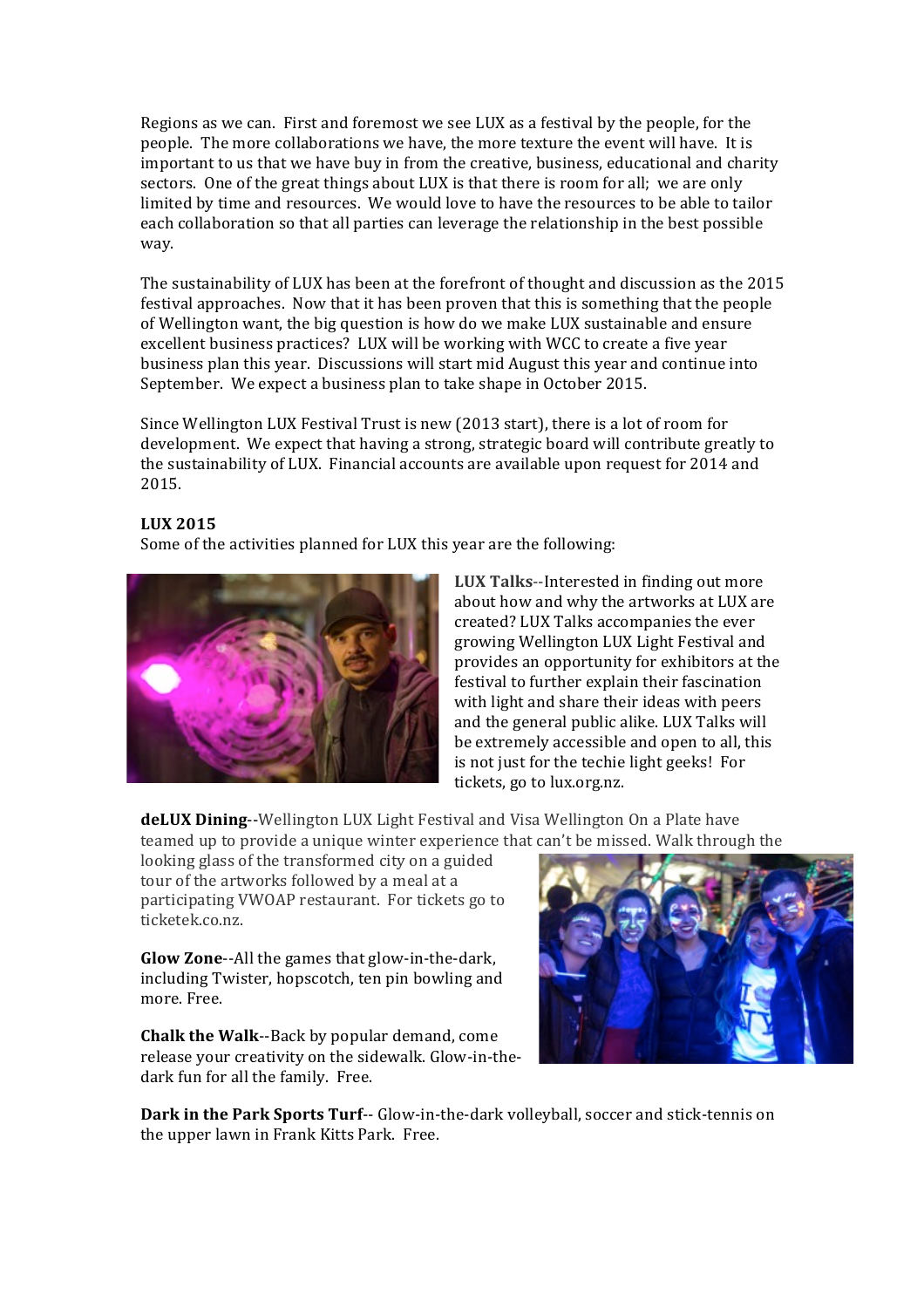

Art by Starlight-- Various games, crafts and activities including face painting, beading, glow-inthe-dark playdough, giant Jenga and more. Free.

**Treasure Hunt--Fun for the whole family. Meet at** Odlins Hub for your list of clues then let the moonlit search begin! Will take approx 1 hour. Free.

**Performance:** Circus performances, Cheshire Cats that appear and disappear in the trees, and dancing light gowns, etc, all free.

Wellington LUX Light Festival, by its sheer nature, brings people together. Being a free and family friendly event, it is accessible to people of all ages and socio-economic backgrounds. The festival

reawakens the sleeping city in the dead of winter and is easily reached by public transport, both within the city and the regions.

LUX not only gives Wellingtonians a reason to venture out of their homes to experience a magically transformed wonderland, but gives non-Wellingtonians yet another reason, in another season, to come visit our fair capital.

## **KEY PEOPLE**

### **Mary Laine—Producer/Trustee**

Mary Laine came onboard as the Producer for LUX in 2012. She has extensive festival experience in New Zealand and the US, owns Wellington based production company Hair of the Dog Productions, and works also as College Events Director at College of Creative Arts, Massey University

### **Chris Bennewith—Artistic Director/Trustee**

Chris Bennewith founded LUX in 2011 as a symposium and small exhibition at the College of Creative Arts, Massey University. He is a member of internationally renowned light art collaborative Squidsoup, and is Associate Pro Vice-Chancellor (Enterprise) at College of Creative Arts, Massey University.

### **David Goldthorpe—Production Manager**

David Goldthorpe came onboard as Production Manager in 2013, bringing with him many years production experience, including several years managing Performance Arcade.

### **Rebecca Lockhart—Festival Coordinator**

Rebecca Lockhart has been the Festival Coordinator for LUX for two years. She comes with experience in producing, stage managing, venue managing, and production managing.

### **ORGANISATIONS INVOLVED**

At the moment, LUX Light Festival is mainly a partnership between Wellington LUX Festival Trust, Massey University, and Wellington City Council, although there are many lower level sponsors and supporters onboard.

### **Wellington LUX Festival Trust**

Wellington LUX Festival Trust was founded in 2012. The trustees are Producer Mary Laine, Artistic Director Chris Bennewith, Academic Stuart Foster and Robert Appierdo,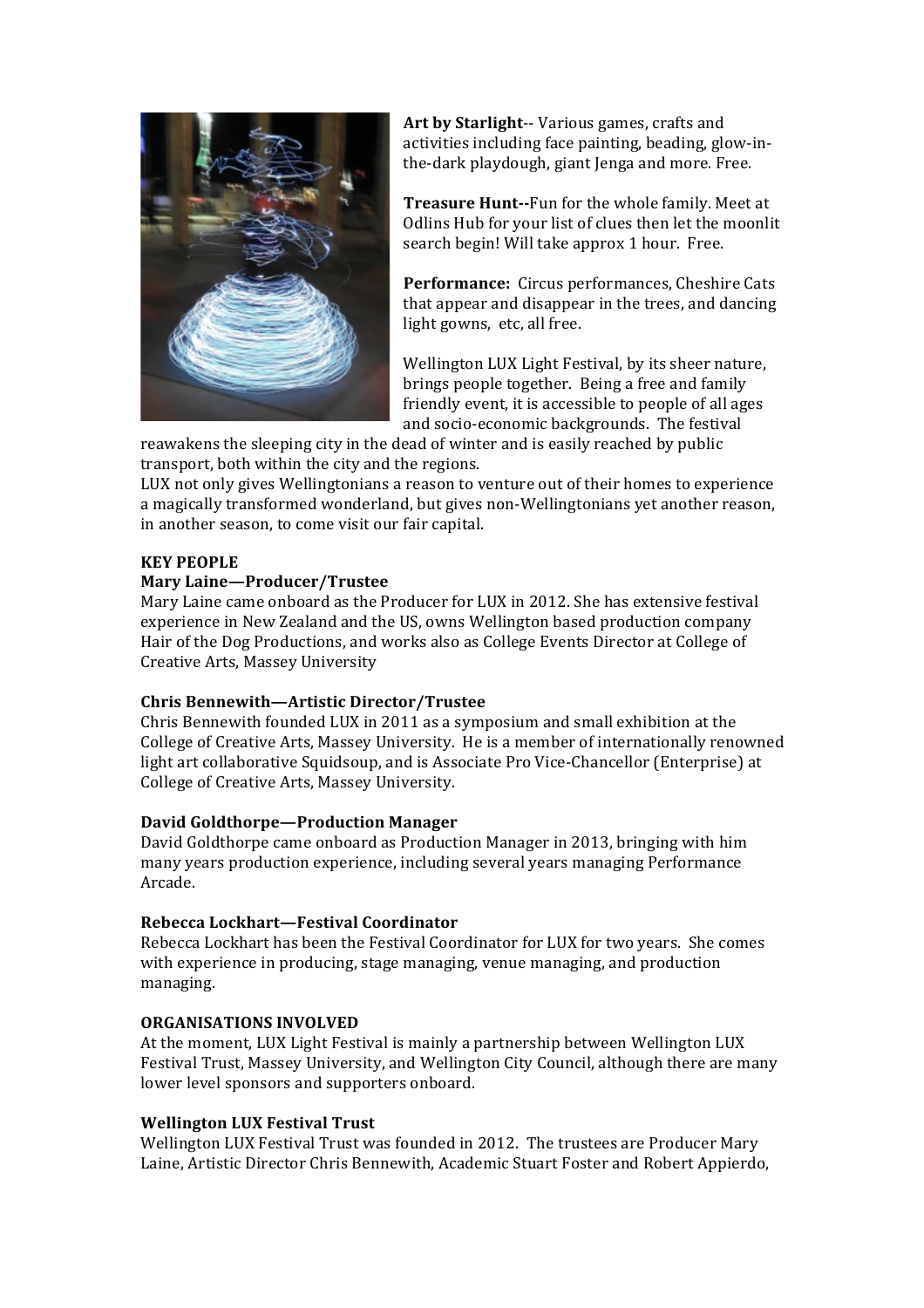Creative Director of Storybox Ltd. The trust provides the infrastructure to deliver the festival.

### **Massey University**

Originally, LUX was a Massey University initiative, and the College of Creative Arts still remains heavily involved in the festival. Besides being a cash and contra sponsor, they provide a conduit for student and staff work, and create connections with other Universities worldwide. LUX provides the opportunity for Massey to create papers and learning opportunities for their students, including invaluable internships with international artists.

## **Wellington City Council**

WCC funded a feasibility study in 2012, just prior to LUX becoming a trust. At that time Storybox acted as an interim parent company.

In 2013, WCC funded LUX with \$50K. In 2014 AND 2015, WCC provided significant funding at \$150K, plus contra. It is likely that this 3-fold increase in funding IN 2014 was one of the main contributing factors in the massive increase in audience members and reach.

| SEPTEMBER 2015 | LUX 2015 POST PRODUCTION<br>$\bullet$               |
|----------------|-----------------------------------------------------|
|                | <b>LUX 2015 EVALUATION REPORT</b>                   |
|                | 2016 BUDGET AND TIMELINE                            |
|                | LUX 2016 SPONSORHIP DOCUMENT<br>٠                   |
|                | 2016 EOI CALL OUT CREATED<br>٠                      |
| OCTOBER 2015   | 2016 EOI GOES LIVE AND IS SENT OUT                  |
|                | SEND OUT EOI NATIONALLY AND INTERNATIONALLY         |
|                | 2016 MARKETING PLAN WILL BE DEVELOPED WITH          |
|                | <b>CREATURE DESIGN AND PWT</b>                      |
|                | SECURE 2016 SPONSORSHIP FROM EXISTING 2015<br>٠     |
|                | <b>SPONSORS</b>                                     |
|                | <b>SPONSOR CONTRACTS</b>                            |
|                | INTERANTIONAL INVITED ARTISTS SOUGHT                |
| NOVEMBER 2015  | SEEK OUT NEW PARTNERSHIP OPPORTUNITIES<br>$\bullet$ |
|                | SEND OUT EOI NATIONALLY AND INTERNATIONALLY<br>٠    |
|                | BOOK MAJOR PLACEMENT FOR BILLBOARDS AND<br>٠        |
|                | <b>BANNERS</b>                                      |
|                | <b>BOOK ADVERTISING</b>                             |
|                | INVITED ARTISTS-CONTINUE SEARCH AND                 |
|                | <b>CONVERSATIONS</b>                                |
| DECEMBER 2015  | SEEK OUT NEW PARTNERSHIP OPPORTUNITIES<br>$\bullet$ |
|                | <b>EOI ARTIST PROPOSALS DUE</b><br>٠                |
| JANUARY 2016   | <b>INVITED ARTISTS CONTRACTED</b><br>$\bullet$      |
|                | 2016 PUBLICITY PLAN WILL BE DEVELOPED WITH          |
|                | SPUTNIK PR COMPANY                                  |
|                | ARTIST SHORTLIST-CRITERIA IS ARTISTIC MERIT,<br>٠   |
|                | BUDGET, AND TECHNICAL FEASIBILITY                   |
|                | SEEK OUT NEW PARTNERSHIP/COLLABORATION              |
|                | <b>OPPORTUNITES</b>                                 |
|                | <b>SPONSOR CONTRACTS</b>                            |
| FEBRUARY 2016  | FINAL ARTIST SELECTION MADE<br>$\bullet$            |
|                | <b>ARTIST CONTRACTS</b><br>٠                        |

### **TIMELINE FOR 2016 FESTIVAL**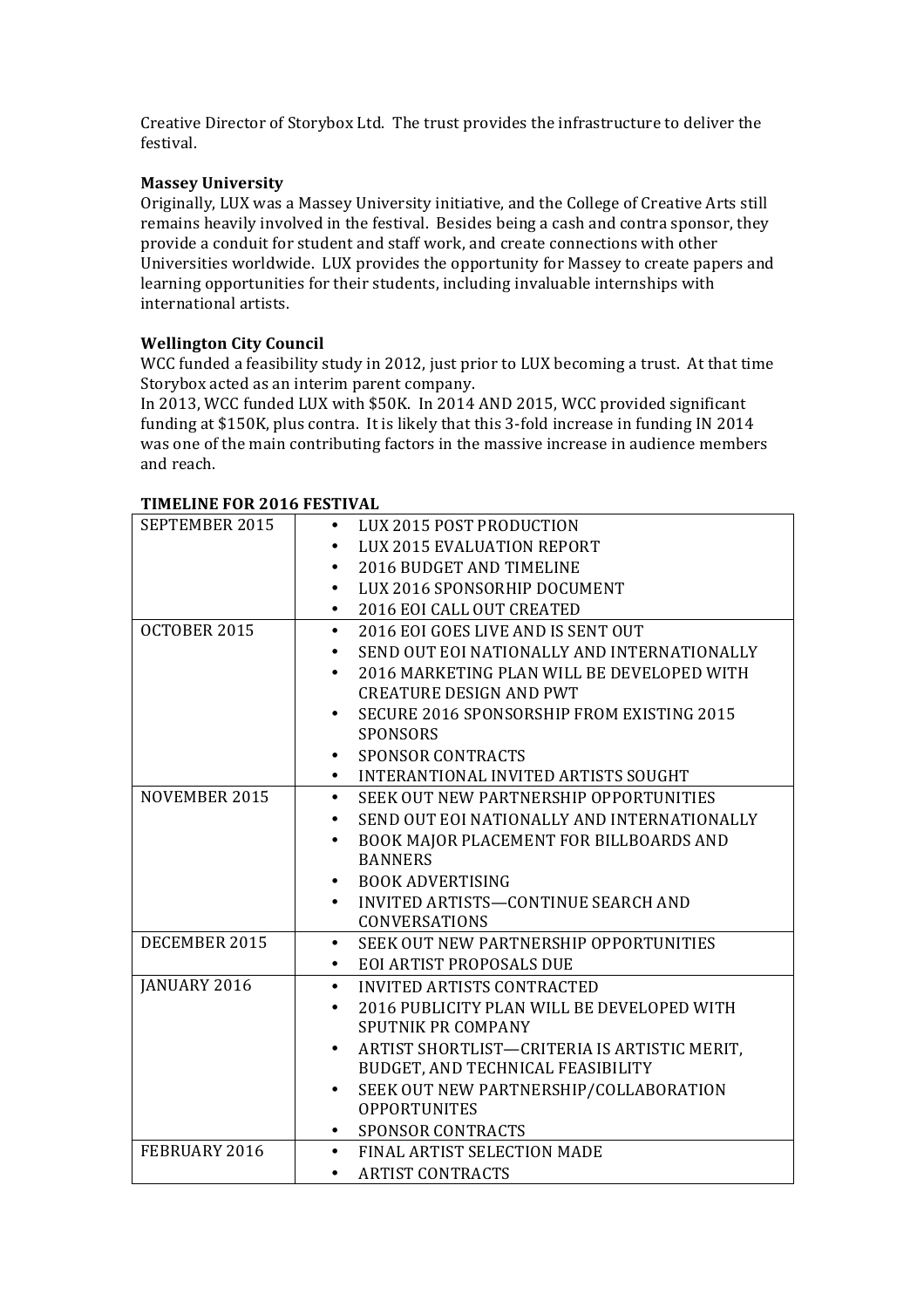|                   | <b>BRANDING AND DESIGN</b><br>٠                       |  |  |
|-------------------|-------------------------------------------------------|--|--|
|                   | SEEK OUT NEW PARTNERSHIP/COLLABORATION<br>٠           |  |  |
|                   | <b>OPPORTUNITES</b>                                   |  |  |
| <b>MARCH 2016</b> | PROGRAMME OF EVENTS DEVELOPED<br>٠                    |  |  |
|                   | <b>ATTEND PANNZ</b><br>٠                              |  |  |
|                   | EOI FOR PERFORMANCE SENT OUT                          |  |  |
|                   | SYMPOSIUM DEVELOPED                                   |  |  |
|                   | NEW INFRASTRUCTURE DEVELOPED<br>٠                     |  |  |
|                   | NEW VOLUNTEER/INTERSHIP PROGRAMME<br>٠                |  |  |
|                   | <b>DEVELOPED</b>                                      |  |  |
|                   | <b>COORDINATOR COMES ONBOARD</b><br>$\bullet$         |  |  |
|                   | <b>SECONDARY STAFF SOURCED</b>                        |  |  |
| <b>APRIL 2016</b> | PROGRAMME FOR PERFORMANCES, EVENTS AND<br>$\bullet$   |  |  |
|                   | SYMPOSIUM CONFIRMED                                   |  |  |
|                   | PRODUCTION MANAGER COMES ONBOARD<br>$\bullet$         |  |  |
|                   | SECURE VENUES AND ADDITIONAL CONTRA                   |  |  |
|                   | SPONSORSHIP                                           |  |  |
|                   | PERMISSIONS AND CONSENTS ARE ORGANISED<br>٠           |  |  |
|                   | ARTIST TRAVEL AND ACCOMMODATION ARE<br>$\bullet$      |  |  |
|                   | ORGANISED                                             |  |  |
| <b>MAY 2016</b>   | SOFT LAUNCH OF WEBSITE AND MARKETING CAMPAIGN<br>٠    |  |  |
|                   | TO COINSIDE WITH WELLINGTON ON A PLATE                |  |  |
|                   | SYMPOSIUM TICKETS GO ON SALE-NATIONAL AND             |  |  |
|                   | <b>INTERNATIONAL ROLLOUT</b>                          |  |  |
|                   | NATIONAL MARKETING AND PUBLICITY CAMPAIGN             |  |  |
|                   | <b>BEGINS</b>                                         |  |  |
|                   | BEGIN COLLATERAL DELIVERY<br>٠                        |  |  |
| <b>JUNE 2016</b>  | PREPRODUCTION<br>$\bullet$                            |  |  |
|                   | <b>VOLUNTEER COORDINATOR COMES ONBOARD AND</b>        |  |  |
|                   | <b>BEGINS RECRUITMENT</b>                             |  |  |
|                   | REGIONAL MARKETING AND PUBLICTY CAMPAIGN<br>$\bullet$ |  |  |
|                   | <b>BEGINS</b>                                         |  |  |
|                   | COLLATERAL AND AD ROLLOUT BEGINS                      |  |  |
| <b>JULY 2016</b>  | LOCAL MARKETING AND PUBLICITY CAMPAIGN BEGINS         |  |  |
|                   | PREPRODUCTION<br>٠                                    |  |  |
|                   | <b>COLLATERAL DISTRIBUTION BEGINS</b><br>$\bullet$    |  |  |
| AUGUST 2016       | MARKETING AND PUBLICITY<br>$\bullet$                  |  |  |
|                   | <b>PRODUCTION</b><br>٠                                |  |  |
| SEPTEMBER 2016    | <b>REPORTS</b><br>$\bullet$                           |  |  |

# **FUNDING REQUEST:**

LUX is requesting \$250 annual funding from WRAF for three years which will be used specifically for:

- Operating costs--\$35 K
- Additional wages—100K (Producer and Creative Director)
- Extended marketing campaign—\$65K
- Production—safety and install equipment hire-- $$25K$
- Additional activities and collaborative events--\$25K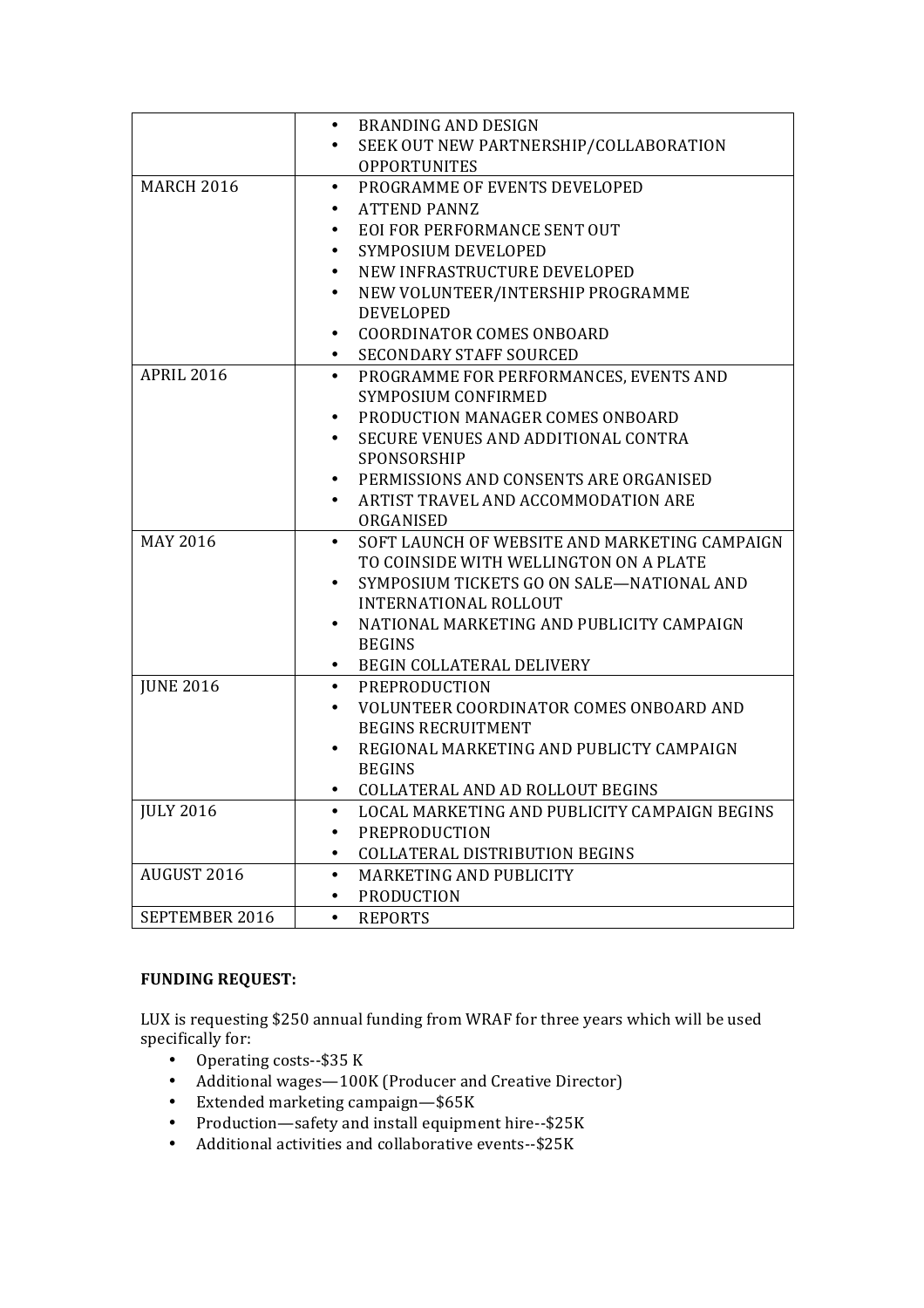### **BUDGET SUMMARY**

This budget summary is based on 2014 and 2015 expenditures and income plus projected growth for 2016.

|                   | TROJECTED EAT ENDITONE SOMMINI                  |        |
|-------------------|-------------------------------------------------|--------|
| <b>OPERATIONS</b> | • ADMIN                                         |        |
|                   | <b>OFFICE</b>                                   |        |
|                   | • PHONE                                         | 35K    |
|                   | • ACCOUNTANCY                                   |        |
|                   | • STATIONARY                                    |        |
|                   | · INSURANCE                                     |        |
| WAGES             | • ARTISTIC DIRECTOR                             |        |
|                   | • PRODUCER                                      |        |
|                   | PRODUCTION MANAGER                              | 200K   |
|                   | ARTIST LIAISON/COORDINATOR<br>$\bullet$         |        |
|                   | VOLUNTEER / ACTIVITIES COORDINATOR<br>$\bullet$ |        |
|                   | HUB MANAGER<br>$\bullet$                        |        |
|                   |                                                 |        |
|                   | TECHNICIANS-6-8                                 |        |
|                   | • TOUR GUIDES-4                                 |        |
|                   | • PHOTOGRAPHER/VIDEOGRAPHER                     |        |
| MARKETING         | DESIGN/BRANDING-CREATURE DESIGN<br>$\bullet$    |        |
|                   | <b>LTD</b>                                      |        |
|                   | • PRINT COLLATERAL                              | 120K   |
|                   | · ADVERTISING                                   |        |
|                   | · PLACEMENT                                     |        |
|                   | • DISTRIBUTION                                  |        |
|                   | • PUBLICITY                                     |        |
|                   | • WAYFINDING/SIGNAGE                            |        |
|                   | MISC MARKETING ACCESSORIES<br>$\bullet$         |        |
| <b>PRODUCTION</b> | • PRODUCTION VEHICLE (S)                        |        |
|                   | <b>INSTALL HARDWARE</b><br>$\bullet$            |        |
|                   | PROJECTORS<br>$\bullet$                         |        |
|                   | <b>EQUIPMENT HIRE</b><br>$\bullet$              |        |
|                   | POWER EQUIPMENT/INFRASTRUCTURE<br>$\bullet$     | 140K   |
|                   | EQUIPMENT HOUSING<br>$\bullet$                  |        |
|                   | SAFETY EQUIPMENT<br>$\bullet$                   |        |
|                   | CONSENT                                         |        |
|                   | <b>ENGINEER</b>                                 |        |
|                   | <b>SECURITY</b><br>٠                            |        |
| <b>EVENTS</b>     | <b>ARTIST FEES</b><br>$\bullet$                 |        |
|                   | SYMPOSIUM                                       |        |
|                   | <b>HUBS + ACTIVITIES</b><br>٠                   | 350K   |
|                   | PERFORMANCE PROGRAMME<br>٠                      |        |
|                   | <b>VENUE HIRE</b><br>٠                          |        |
|                   | VIP/MEDIA PREVIEW                               |        |
|                   | <b>VOLUNTEER EXPENSES</b>                       |        |
|                   |                                                 |        |
|                   | <b>ARTIST DINNER</b><br>٠                       |        |
| MISC              | ARTIST TRAVEL/ACCOMMODATION<br>٠                | 60K    |
|                   | <b>IMMIGRATION</b>                              |        |
|                   | <b>STORAGE</b><br>٠                             |        |
|                   | TOTAL PROJECTED EXPENDITURE                     | \$905K |

# **PROJECTED EXPENDITURE SUMMARY**